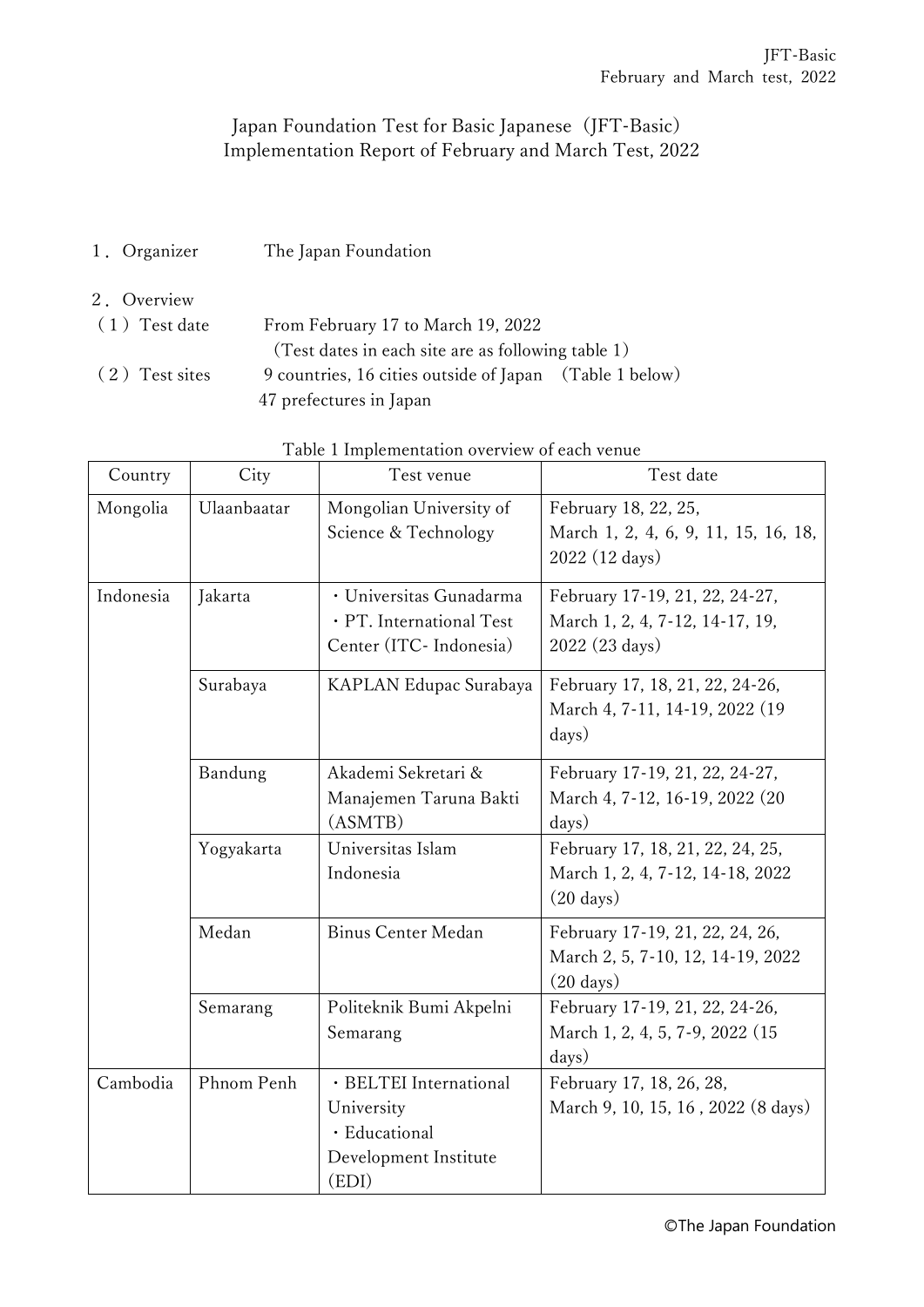JFT-Basic

|             |                |                                                                                          | February and March test, 2022                                                                 |
|-------------|----------------|------------------------------------------------------------------------------------------|-----------------------------------------------------------------------------------------------|
| Thailand    | Bangkok        | Kasem Bundit University                                                                  | March 3, 6-8, 2022 (4 days)                                                                   |
| Philippines | Manila         | · Prometric Bulatao Test<br>Center<br>· MD BUNCIO UPKILLS<br>OPC.                        | February 19, 26-28,<br>March 1-19, 2022 (23 days)                                             |
|             | Cebu           | TRAIN, EDUC & DEV<br><b>CONS INC</b>                                                     | February 18, 21, 22, 26-28,<br>March 1, 4, 7, 8, 14, 15, 18, 19,<br>2022 (14 days)            |
|             | Davao          | Horizon Psychological and<br><b>Testing Services</b>                                     | February 17, 18, 21, 22, 24, 28,<br>March 1-4, 7-11, 14-19, 2022 (21<br>days)                 |
| Nepal       | Katmandu       | Universal Language &<br>Computer Institute                                               | February 17, 18, 20-22, 25-28,<br>March 3, 4, 7, 9-11, 13, 15, 2022<br>$(17 \text{ days})$    |
| India       | Gurugram       | Prometric Testing Pvt Ltd                                                                | February 17, 20, 22, 25,<br>March 4, 7, 10, 15, 17, 18, 2022<br>$(10 \text{ days})$           |
| Sri Lanka   | Colombo        | Australian College of<br>Business & Technology<br>Pvt Ltd (ACBT Dickmans<br>Road Branch) | February 17, 18, 20, 22, 24, 25, 27,<br>March 2-4, 6, 9-11, 13, 15, 16, 18,<br>2022 (18 days) |
| Uzbekistan  | Tashkent       | Micros Training Centre                                                                   | March 15-19, 2022 (5 days)                                                                    |
| Japan       | 47 prefectures |                                                                                          | February 17-22, 24-28,<br>March 1-19, 2022 (30 days)                                          |

Due to various reasons, the tests which had been planned in the following venue were cancelled.

| Country    | City     | Test venue             | Test date                 |
|------------|----------|------------------------|---------------------------|
| Uzbekistan | Tashkent | Micros Training Centre | March 9-14, 2022 (6 days) |